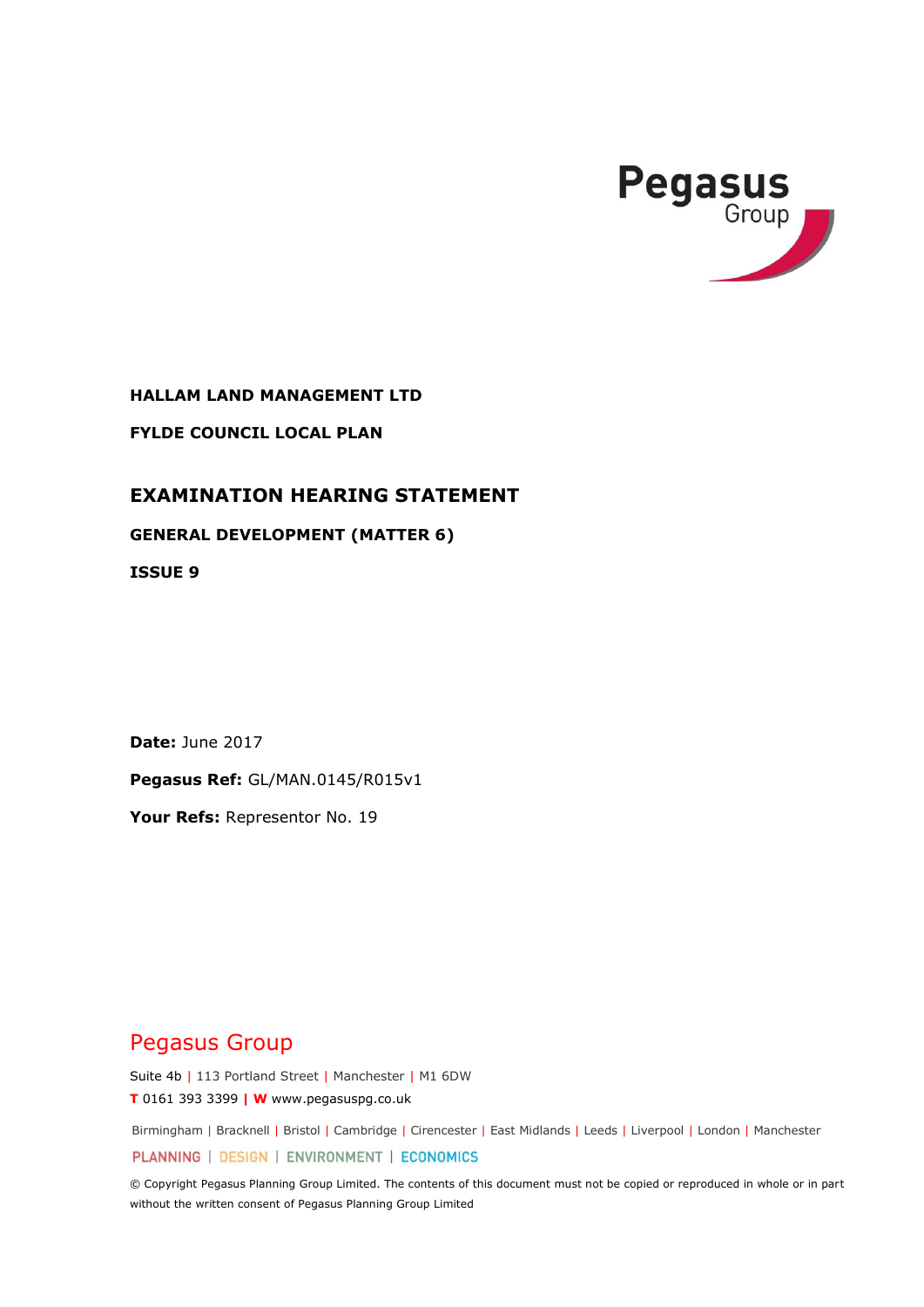

## **1. MATTER 6 – GENERAL DEVELOPMENT**

- 1.1 The following statement is made on behalf of Hallam Land Management and should be read alongside our representations to the Publication Local Plan in September 2016 (Ref: R009v2).
- 1.2 In respect of this matter, we are happy to rely on our written submissions so will not be attending the hearing on this.

#### **Issue 9 – Does the Plan provide a robust framework for the management and delivery of development across the Borough that is justified, effective and consistent with national policy?**

## **Policy M1**

*Question 25: Policy M1 requires 'each allocated site' within the Strategic Locations for Development (SLD) to produce a masterplan and design code, to be approved by the Council and turned into SPDs.* 

## *a. Is the policy justified and consistent with national policy?*

- 1.3 It is highly questionable if SPD's are justified for any of the allocated sites within the Strategic Locations for Development for several reasons.
- 1.4 Firstly, the requirements of these documents can be achieved through the detailed development management criteria set out within this document (most notably those in chapters 8, 11, 13 and 14) and masterplans and design codes can be secured through the planning application process.
- 1.5 Secondly, SPD's form an additional layer of policy and complexity, which will inevitably lead to delays in implementation, particularly if they are required for every allocation, as there are 66 separate allocations proposed over the 4 SLD's, which is clearly unworkable, particularly given the Council's limited resources. Such delays in delivery will have a significant impact in Fylde, where there is already a 5YHLS shortfall and directly conflict with national policy.
- 1.6 Thirdly, given that Fylde cannot currently demonstrate a 5 year supply, then these policies would not be applicable to housing delivery anyway, in accordance with paragraphs 14 and 49 of the NPPF.
- 1.7 As such, it is arguable whether Policy M1 is necessary at all, and we would certainly recommend that all references to SPDs are removed and far greater clarity is provided as to the nature of the masterplan and design code process required for each of the different allocations.
- 1.8 At the very least, we suggest that Policy M1 is amended to align with policies SL1 SL4 such that it only relates to sites without consent.

#### *b. Have the timescales for producing masterplans and design codes for each allocated site been taken into account in considering the timescales for site delivery? Are there any implications for the housing trajectory?*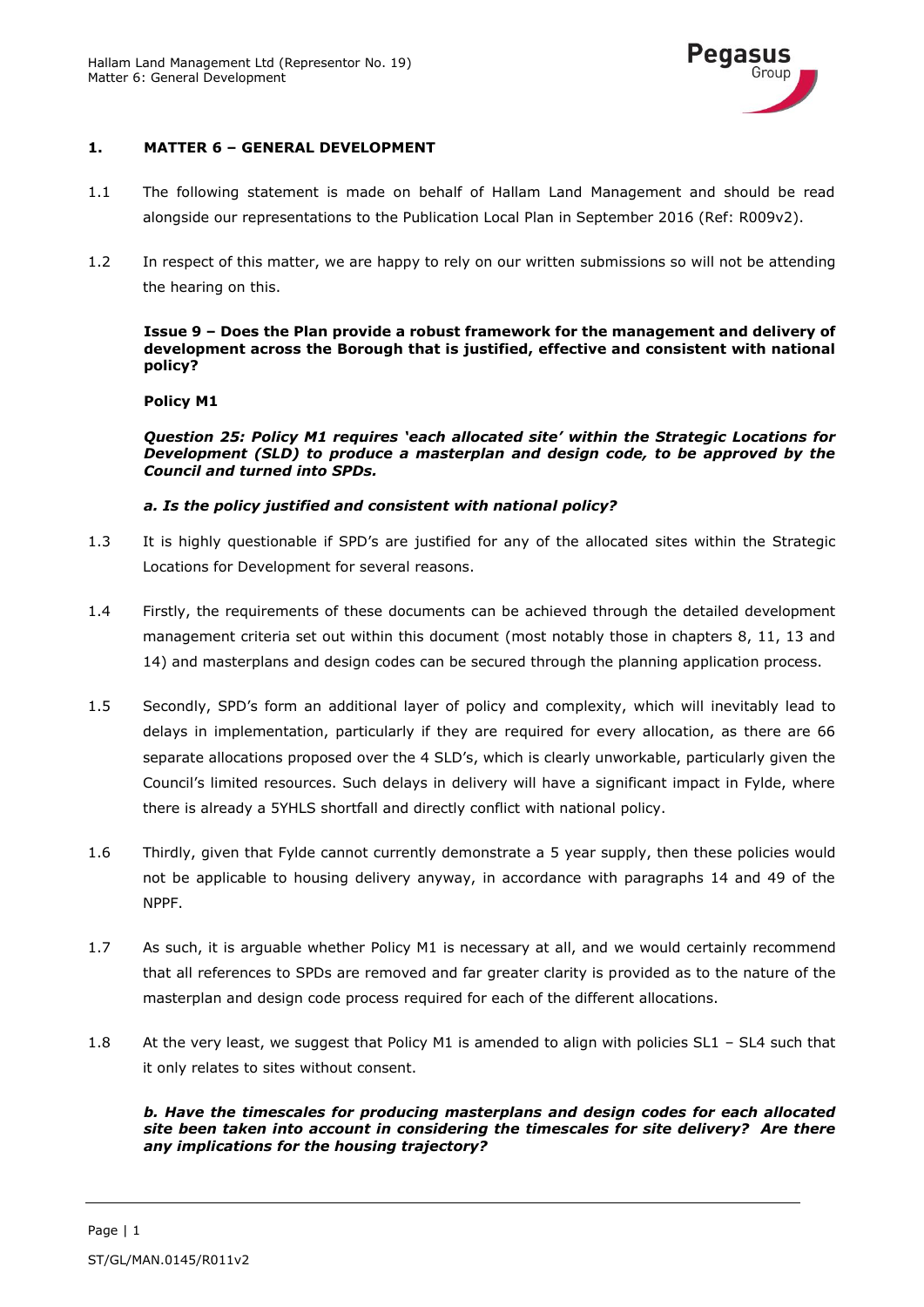

- 1.9 The Council's timescales for site delivery follow a standard methodology set out in the introduction of their Five Year Housing Supply Statements (at page 2, paragraph 13 of the most recent one, which has a base date of  $31<sup>st</sup>$  March 2017). This factors the completion of outline applications, reserved matters applications and S106 agreements into lead in times, but makes no reference to the additional masterplan, design code and SPD process set out in Policy M1, which will inevitably lengthen this process.
- 1.10 Coupled with the limited resources that the Council have to deal with planning policy documents, as demonstrated by the fact that this Local Plan process has run for more than 5 years, this is likely to have significant impacts on the housing trajectory and particularly on delivery in the first 5 years, where there is already a shortfall without the requirements of policy of M1.

## *c. Is the policy consistent with the wording set out in Policies SL1-SL4 regarding masterplans and design codes?*

- 1.11 As noted in our Matter 5 statement, there is clear inconsistency between these two policies, as Policy M1 suggests that masterplans design codes (enshrined in SPDs) will be required for all allocations within the Strategic Locations for development whilst policies SL1-SL4 only require this for those sites that don't have planning permission.
- 1.12 Of the two approaches, that in SL1-SL4 is more logical; although we have suggested that it may be better to remove Policy M1 entirely as its provisions are duplicated elsewhere.

## **Policy GD1 – Settlement boundaries**

*Question 26: Policy GD1 refers to development being focussed on previously developed land within and immediately abutting the existing settlements. Does this relate to allocated sites and if so are settlement boundaries drawn around them? Are the boundaries around each settlement justified?*

- 1.13 All allocated and committed sites should be included within the relevant settlement boundary.
- 1.14 We would also ask that the Council consider revising the settlement boundaries for Warton to include the remaining land at Clifton House Farm, as part of an extended allocation to deliver an integrated and comprehensively masterplanned development to the west of Warton, as discussed in our Matter 5 statement in response to question 7.

## *Question 27: Will some settlement boundaries be determined through Neighbourhood Plans? If so, does this need to be referenced in GD1?*

- 1.15 We would reiterate the HBFs comments on this matter, noting that settlement boundaries should be dealt with through the Local Plan process to ensure consistency across all settlements and not just those with active Neighbourhood Plans.
- 1.16 That said, there should be a mechanism for Neighbourhood Plans to extend settlement boundaries, in line with the proactive approach sought in paragraph 184 of the NPPF, so it would be useful to include a reference to this in the policy.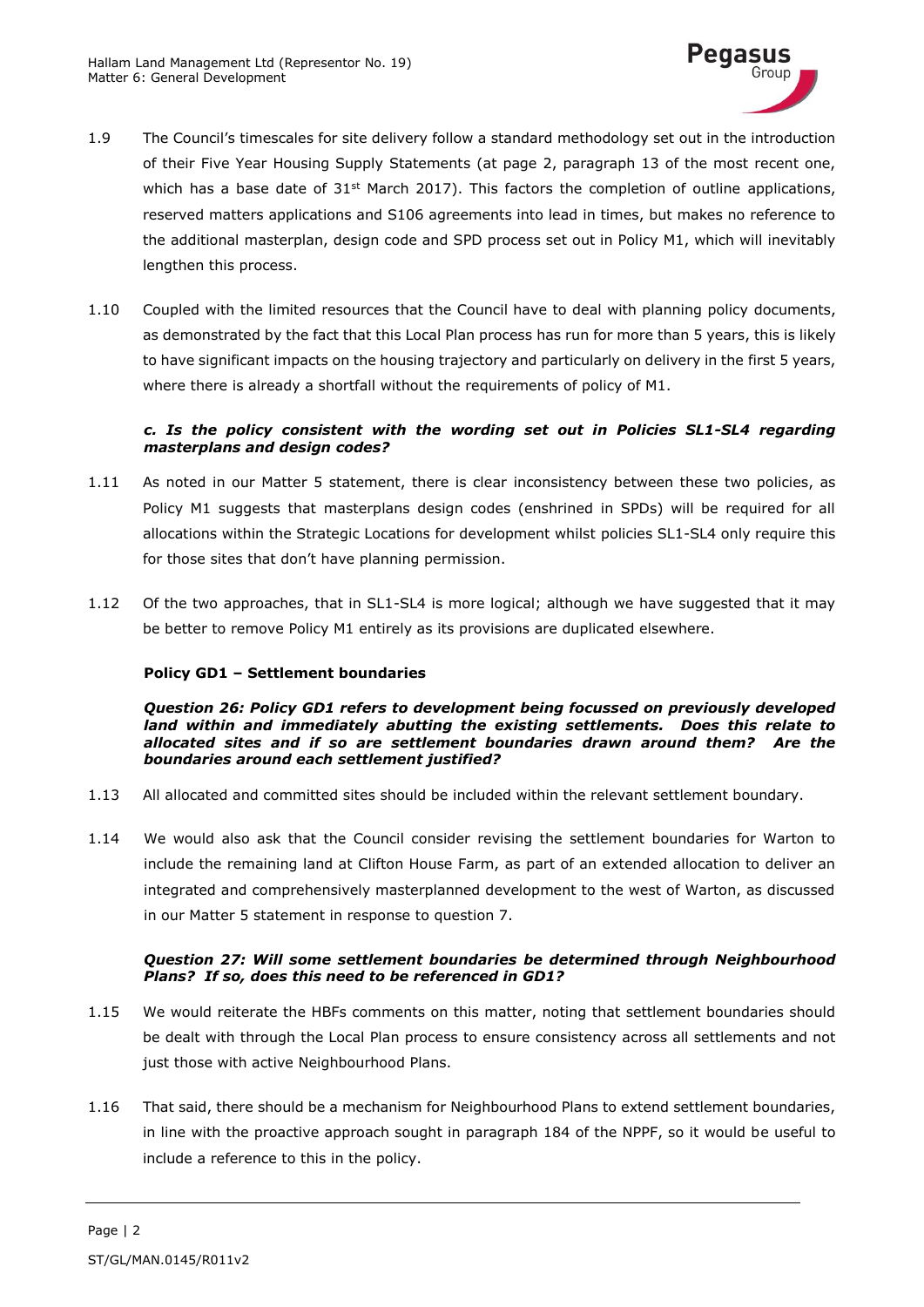

## *Question 28: The policy refers to 'settlement development targets'. Is this appropriate and consistent with national policy?*

1.17 This wording appears to set a 'cap' on development, which is contrary to the NPPFs objective of significantly boosting housing supply and should be removed or rephrased to reflect the fact that these are 'minimum requirements'.

#### *Question 45: Do the various criteria, particularly under the section on general principles of good design, provide a clear indication of how a decision maker should react to development proposals? Are the requirements justified?*

- 1.18 We raised concerns with the drafting of criteria (n), (r) and (v) in our Publication Representations which have not been addressed by the Council in their latest proposed modifications so we would reiterate these points here, with comments on criteria (n) and (r) included in our response to question 46 below.
- 1.19 In respect of criteria (v), Public Open Space, we suggest that the words *'where possible/ suitable'* should be added in respect of a single central useable facility to provide flexibility as there are occasions where this is not achievable (which can happen on narrow irregularly shaped sites) or desirable (such as when an area at the edge of a site would tie into a wider area of open space or green infrastructure network).

*Question 46: The Ministerial Statement (MS) of 25 March 2015 set out a new approach for the setting of technical standards for new housing comprising new additional Building Regulations on water and access and a new national space standard. The MS states that 'the optional new national technical standards should only be required through any new*  Local Plan policies if they address a clearly evidenced need and where the impact on *viability has been considered …'. Policy GD7 requires all new homes to 'comply with all relevant design and quality codes in the National Technical Standards'. Is this approach justified and based on robust evidence of identified need? Has the impact of applying these standards on viability and land supply been considered? (Also refer to Policy H2)*

- 1.20 We have major concerns with the Council's application of the National Technical Standards in full, and would reiterate our previous comments on this, and we fully support the HBFs position on this.
- 1.21 In summary, section 56 of the NPPG is clear that these new enhanced standards on water efficiency, accessibility and space are optional, and must be justified by specific evidence on need and viability before they can be implemented. In this case, this level of evidence has simply not been provided.
- 1.22 In respect of water efficiency, the Council's own Specialised Housing Background Paper (ED029, page 34) confirms that this optional standard is not required, recommending that:

*"the requirement for optional technical standards for water be taken forward as a requirement in the Submission Local Plan."*

1.23 In respect of accessibility, our answers to questions 13 and 14 confirm that whilst the evidence shows an aging population with increasing mobility issues, it does not confirm the proportion of those that will require dedicated, and wheelchair adaptable new housing; and does not properly test the viability of the policy.